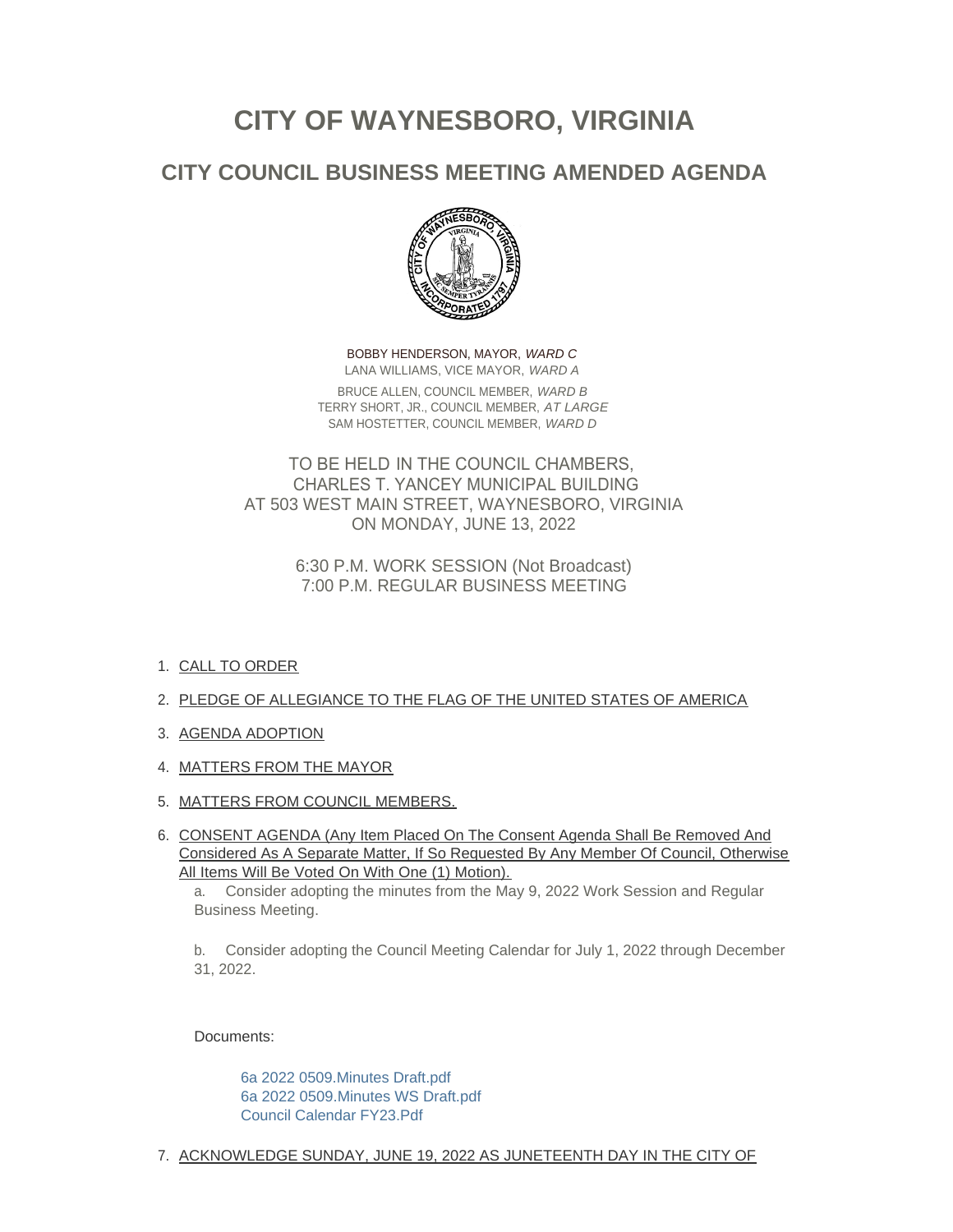## WAYNESBORO, VIRGINIA.

Documents:

#### [P22-12 Juneteenth 061322a.pdf](https://www.waynesboro.va.us/AgendaCenter/ViewFile/Item/4731?fileID=45007)

# 8. HOLD A PUBLIC NEEDS HEARING REGARDING THE FEDERAL FISCAL YEAR 2022 COMMUNITY DEVELOPMENT BLOCK GRANT.

Documents:

[8 Agenda Briefing CDBG Entitlement Community 06132022.Pdf](https://www.waynesboro.va.us/AgendaCenter/ViewFile/Item/4732?fileID=44982) [CDBG Summary 06132022.Pdf](https://www.waynesboro.va.us/AgendaCenter/ViewFile/Item/4732?fileID=44983) [LMI By Census Block Group Map 061322.Pdf](https://www.waynesboro.va.us/AgendaCenter/ViewFile/Item/4732?fileID=44984)

9. RECEIVE A REPORT REGARDING AMENDMENTS TO THE CITY'S NOISE ORDINANCE.

Documents:

[9 Agenda Briefing Noise June 2022 061322.Pdf](https://www.waynesboro.va.us/AgendaCenter/ViewFile/Item/4733?fileID=44985)

# 10. RECEIVE A REPORT REGARDING AMENDMENTS TO CITY CODE CHAPTER 14, "ANIMALS".

Documents:

[10 Agenda Briefing Animal Ordinance 2022 0613.Pdf](https://www.waynesboro.va.us/AgendaCenter/ViewFile/Item/4734?fileID=44986) [Animal Ordinance Amendment Revised Redlined 2022 0613.Pdf](https://www.waynesboro.va.us/AgendaCenter/ViewFile/Item/4734?fileID=44987)

# 10.a. ACKNOWLEDGE SUNDAY, JUNE 19, 2022 AS JUNETEENTH DAY IN THE CITY OF WAYNESBORO, VIRGINIA.

Documents:

# [7 P22-12 Juneteenth 061322.Pdf](https://www.waynesboro.va.us/AgendaCenter/ViewFile/Item/4715?fileID=44956)

# 11. CONSIDER ADOPTING A RESOLUTION APPROVING A REVISED MEMORANDUM OF UNDERSTANDING FOR THE SHENANDOAH VALLEY ANIMAL SERVICES CENTER.

Documents:

[11 Agenda Briefing SVASC MOU 2022 0613.Pdf](https://www.waynesboro.va.us/AgendaCenter/ViewFile/Item/4735?fileID=44988) [Animal Shelter Agreement Revision 5-18-22 Wboro Edits Redlined.pdf](https://www.waynesboro.va.us/AgendaCenter/ViewFile/Item/4735?fileID=44989)

# 12. HOLD A PUBLIC HEARING TO AMEND THE FISCAL YEAR 2022 BUDGET BY ADOPTING ORDINANCES IN THE AMOUNT OF \$4,223,278.

Documents:

[12 FY2022 Budget Amendment Briefing MGH Edits 061322.Pdf](https://www.waynesboro.va.us/AgendaCenter/ViewFile/Item/4720?fileID=44965) [Budget AMendment FY22 061322.Pdf](https://www.waynesboro.va.us/AgendaCenter/ViewFile/Item/4720?fileID=45003)

- 13. CONSIDER ADOPTING THE FOLLOWING ORDINANCES:
	- a. Various grants to the School Fund in the amount of \$512,934.

b. Insurance proceeds, grants, and sponsorships to the General Fund for the Parks and Recreation Department in the amount of \$22,712.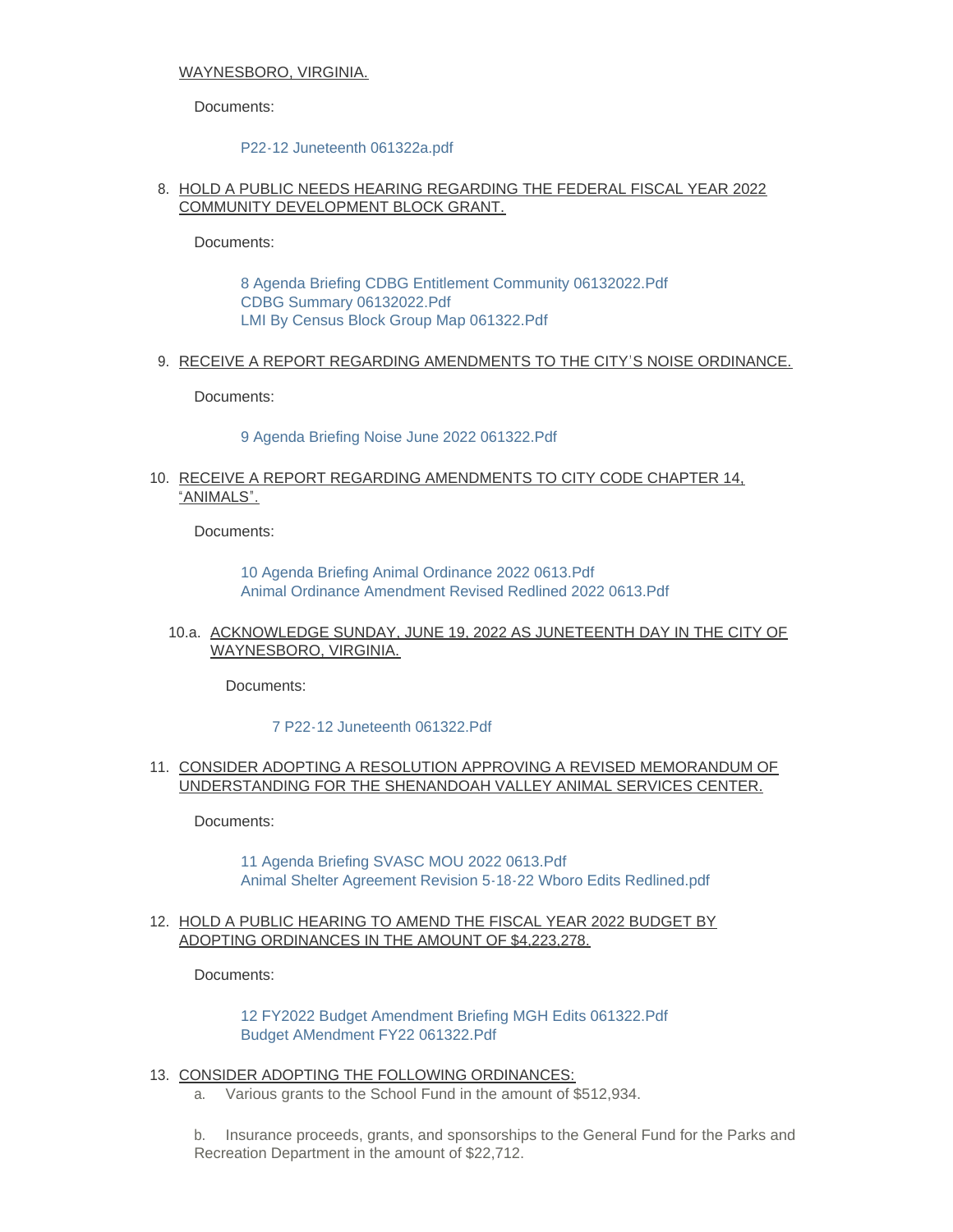c. Insurance proceeds, sale of scrap, and recovered costs to the Water and Stormwater Fund for the Public Works Department in the amount of \$4,486.

d. Recovered costs to the Office on Youth Fund in the amount of \$2,099.

e. Extraditions, sale of surplus property, and recovered costs to the General Fund for the Police Department in the amount of \$1,783.

#### Documents:

[13a Schools Various Expenditures 512934.Pdf](https://www.waynesboro.va.us/AgendaCenter/ViewFile/Item/4737?fileID=44991) [13b Parks And Rec Funding 22712.Pdf](https://www.waynesboro.va.us/AgendaCenter/ViewFile/Item/4737?fileID=44992) [13c Public Works Funding 4486.Pdf](https://www.waynesboro.va.us/AgendaCenter/ViewFile/Item/4737?fileID=44993) [13d Office On Youth Elec Monitor 2099.Pdf](https://www.waynesboro.va.us/AgendaCenter/ViewFile/Item/4737?fileID=44994) [13e Police Dept Various Funding 1783.Pdf](https://www.waynesboro.va.us/AgendaCenter/ViewFile/Item/4737?fileID=44995)

#### 14. CONSIDER INTRODUCING THE FOLLOWING ORDINANCES:

a. Transfers from the General Fund to the Capital Improvement Fund to fund the 2023 Capital Investment Program in the amount of \$3,126,812.

b. An increase in other financing sources and uses in the Bond Fund to appropriately count for the 2022 debt refinancing in the amount of \$272,000.

c. A transfer from fund balance in the Debt Fund for bond payments in the amount of \$253,000.

d. A transfer from fund balance to the School Fund of \$18,000.

e. A transfer of restricted fund balance to the General Fund for the Clerk of the Circuit Court in the amount of \$9,452.

#### Documents:

[14a Capital Improvement Program 2023 3126812.Pdf](https://www.waynesboro.va.us/AgendaCenter/ViewFile/Item/4738?fileID=44996) [14b Bond Refinancing 272000.Pdf](https://www.waynesboro.va.us/AgendaCenter/ViewFile/Item/4738?fileID=44997) [14c Debt Service 253003.Pdf](https://www.waynesboro.va.us/AgendaCenter/ViewFile/Item/4738?fileID=44998) [14d Schools Kate Collins Control Panels HVAC 18000.Pdf](https://www.waynesboro.va.us/AgendaCenter/ViewFile/Item/4738?fileID=44999) [14e Circuit Court Copy Fee 9452.Pdf](https://www.waynesboro.va.us/AgendaCenter/ViewFile/Item/4738?fileID=45000)

#### 15. BOARDS AND COMMISSIONS APPOINTMENTS AND REAPPOINTMENTS:

a. Consider appointing a candidate to the Valley Community Services Board to an unexpired three-year term ending June 30, 2024.

b. Consider appointing a candidate to the Valley Community Services Board to an unexpired three-year term ending June 30, 2023.

c. Consider reappointing a member to the Valley Community Services Board for a three-year term ending June 30, 2025.

d. Consider appointing a candidate to the Regional Youth Commission to a three-year term ending August 31, 2025.